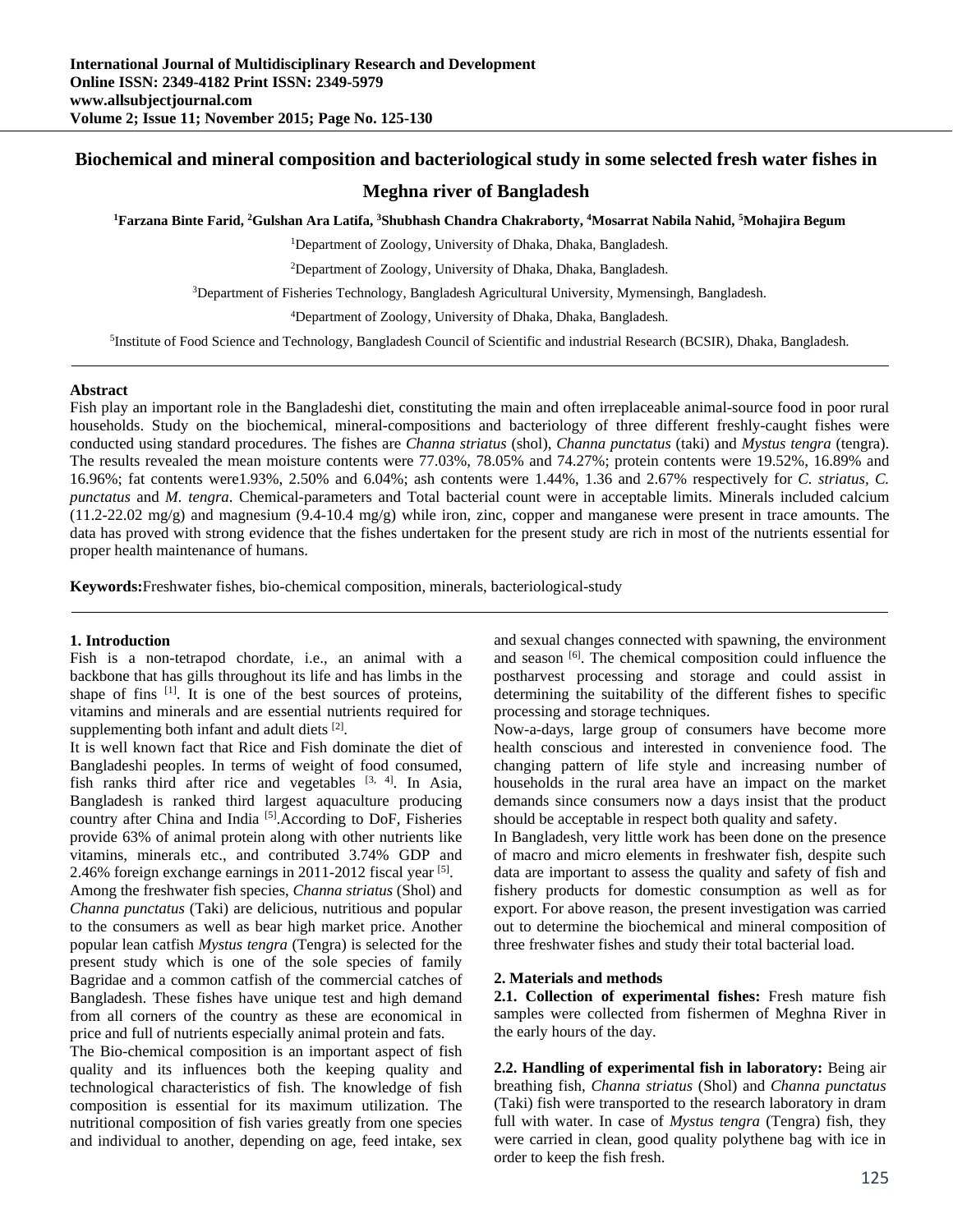**2.3. Place/location of the experiment:** Biochemical and Microbial analysis was carried out at the 'Fish Technology Section' and 'Food Microbiology section' of the Institute of Food Science and Technology (IFST) of Bangladesh Council of Scientific and Industrial Research (BCSIR), Dhanmondi, Dhaka and from center for Advanced Research in Sciences (CARS) for Minerals.

**2.4. Preparation of fish:** The fishes were carefully washed with cooled tap water. Fins, scales, gills and viscera were removed and again washed with tap water to remove blood, slime and unnecessary flesh. Because of hard and large bones of the head, the bones and head of *C. striatus* and *C. punctatus* are included as the waste.

**2.5. Sampling procedure:** 6 or 7 slice of 3 experimental fish species was taken randomly which represented the parts from whole body of the fish. Then the slices were chopped with skin and bone and finally ground with an electric blender to make a homogenous sample before being sampled for analysis. Triplicate experiments were conducted for this analysis.

Analytical methods were applied for the determination of biochemical composition of the raw fishes on experimental basis.

**2.6. Proximate composition analysis:** Proximate compositions of fish were determined by conventional method of AOAC (Association of Official Analytical Chemicals) on weight basis [7].

**2.6.1. Estimation of moisture:** About 5 gram of previously prepared fairly minced samples were taken into each known weight basin and weighed in a digital balance (Toledo, Switzerland). The samples were allowed to dry into the oven (Memmet 854 Schwabach) at 105<sup>o</sup>C for 24 hours in order to remove the moisture until constant weight. After that, the basins are taken out of the oven, cooled in a desiccators and were weighed in a digital balance.

## **Calculation**

% of Moisture = 
$$
\frac{\text{Weight Loss}}{\text{Original Weight of Sample Taken}} \times 100
$$
 (1)

**2.6.2. Estimation of protein:** The protein content of the fish was determined by micro-kjeldahl method [8]. It involves conversion of organic nitrogen to ammonium sulphate by digestion with concentrated sulphuric acid in a microkjeldahl flask. The digest was diluted, made alkaline with sodium hydroxide and distilled. The liberated ammonia was collected in a boric acid solution and was determined titrametrically.

## **Calculation**

The percentage of nitrogen in the sample was calculated by the following equation:

% of N<sub>2</sub>(titration reading - blank reading) × strength of acid × 0.002 × 
$$
\frac{100}{5}
$$
 × 100  
weight of sample taken\n(2)

For most routine purposes the percent of protein in the sample is then calculated by multiplying the % of  $N_2$  with the protein conversion factor of 6.25 for fish.

% of protein = % of total  $N_2 \times 6.25$ 

**2.6.3. Estimation of fat:** About 5 g of the homogenous sample was taken into conical flasks and 10 ml of folch reagent (Chloroform: Methanol  $= 2:1$ ) was added into the sample and homogenized properly and kept in air-tight condition for 24 hours. Fat contents of the fish muscle react with that solvent and remains in the solution. After 24 hours the solution of the flask was filtered in another weighed conical flask through a filter paper. Then these flasks were given in a hot water bath to dry up and removed the solvent. After that the flasks were kept into an oven for an hour to get the actual fat content. Then the flasks were weighed in an electronic balance to get the amount of fat content.

#### **Calculation**

% of Fat = 
$$
\frac{\text{Weight of the residue}}{\text{Weight of sample taken}} \times 100
$$
 (3)

**2.6.4. Estimation of ash:** About 4-5 g fish sample was weighed into a pre-weighed crucible. The crucible with the contents was heated first over a long flame till all the material was completely churned. Then it was transferred in the Muffle Furnace held at dark red at a rate of  $600^{\circ}$ C for 5 hours until the residue become white. The crucible were cooled in desiccators and weighed. Finally the % of ash content was calculated.

### **Calculation**

% of ash = 
$$
\frac{\text{Weight of fish}}{\text{Weight of sample taken}} \times 100
$$
 (4)

**2.7. Estimation of Chemical Composition:** To determine the quality of fishes, some parameters, *viz.* TVB-N value, pH, FFA, etc. were analyzed.

**2.7.1. Estimation of TVB-N (Total Volatile Base Nitrogen):**  TVB-N has been used as an index for the determination of freshness of fish  $[9, 10]$ . Volatile nitrogenous bases increase in concentration during the spoilage of fish [11]. The TVB-N measurement can be used as a parameter for the determination of microbiological and enzymatic spoilage of fish product. TVB-N value was determined by using Conway modified micro-diffusion technique [12]. Samples that were in the different levels of acceptability from highly acceptable condition to unacceptable condition had been selected for TVB-N analysis. 25 ml of 10% Trichloro Acetic Acid (TCA) was added to 2 gm of ground fish sample and kept overnight and then filtrated with known volume. 2% boric acid, TCA,  $K<sub>2</sub>CO<sub>3</sub>$  and the solutions made from the fish samples were taken into the Conway dishes. After the addition of Potassium Carbonate  $(K_2CO_3)$ , each dish was covered by a piece of glass that was stacked with glue (Paraffin soft white) initially. Then it was kept for 24 hours. The samples and Potassium Carbonate ( $K_2CO_3$ ) reacts to form NH<sub>3</sub> which was absorbed by the boric acid and then the solution of each Conway dish had been titrated by  $N/70$   $H<sub>2</sub>SO<sub>4</sub>$  with the help of a microburette. Finally TVB-N was calculated.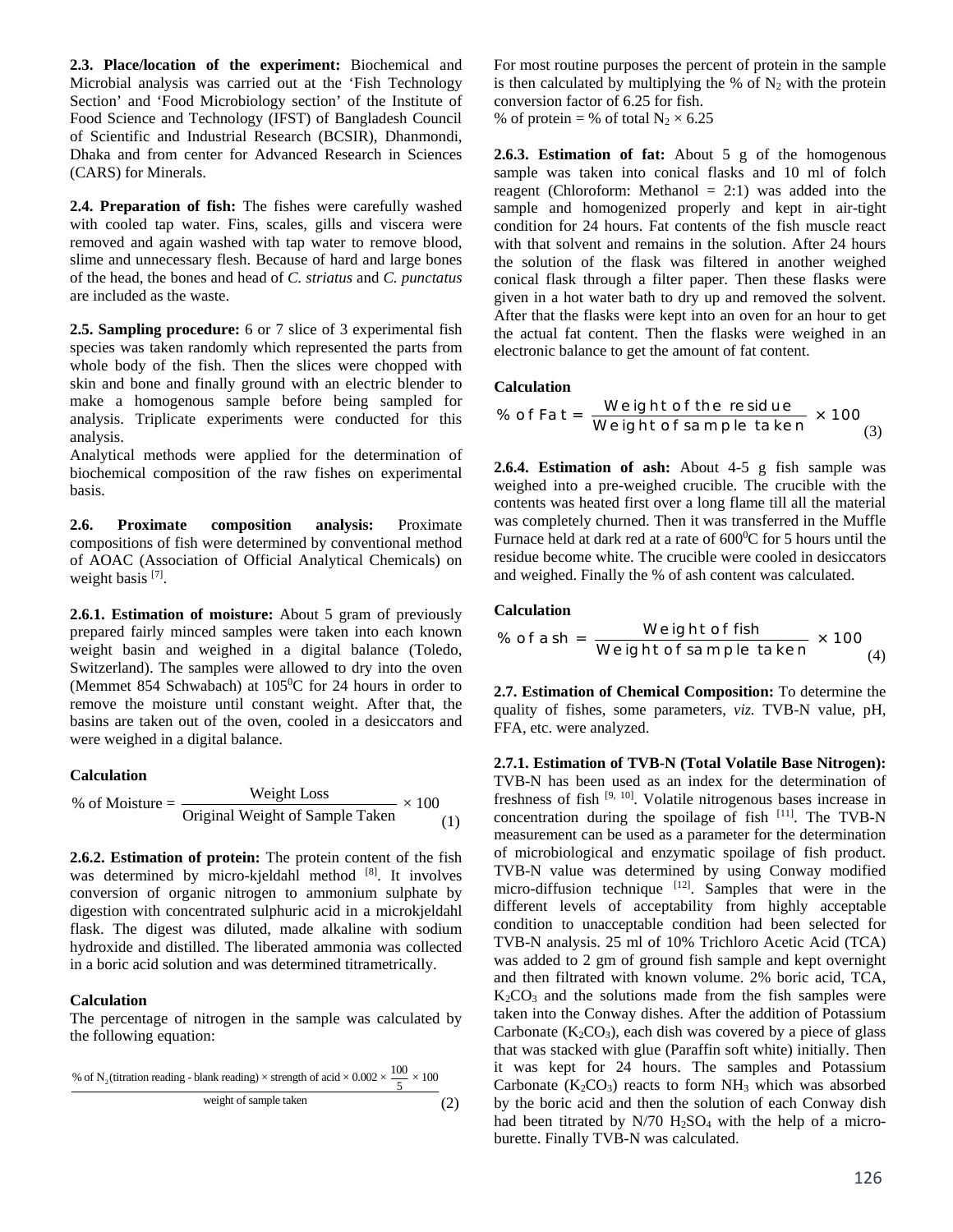TVN = (titration reading - blank reading) × Strength of acid × 0.2 ×  $\frac{\text{Volume of extract}}{\text{Volume of extract taken}} \times \frac{100}{\text{Weight of sample taken}}$  (5)

**2.7.2. Estimation of pH:** A 1 g sample of the fish flesh was homogenized in 10 ml of distilled water and the mixture was filtered. The pH of the filtrate was measured using a pH meter (Mettler Toledo 320-s, Shanghi, China) [13].

**2.7.3. Free Fatty Acid (FFA) Estimation:** Oil sample used throughout the work was prepared by extracting the fish by Folch reagent (chloroform and methanol in the ratio of 2:1 v/v).The fish was first cut into small pieces and then ground. The ground material was then mixed with folch reagent in a large wide mouthed stopper glass bottle for 24 hours at room temperature after 15 minutes stirring with glass rod. Extraction was facilitated by occasional shaking. The mixture was filtered through a Buchner funnel and the filtrate was evaporated in batches under heater or oven at 60°C. Seven gram of well-mixed oil was taken into 250 ml flask and 50 ml ethanol was added, previously neutralized by adding 2 ml phenolphthalein solution. Tritation was done by 0.25 N sodium hydroxide with vigorous shaking until permanent final faint pink color appeared and persisted for at least one minute. The value was reported as percentage (%) of free fatty acid expressed as oleic acid. Milli litre of 0.25 N NaOH required for titration corresponds to the percentage of free fatty acid.

**2.8. Mineral determination:** Samples for mineral analysis were prepared according to recommendations of Perkin Elmer's procedures of Atomic Absorption Spectrometer [14].

**2.9. Estimation of total bacterial load**: Enumeration of bacterial load was done using plate count agar by pour plate techniques. 10 g of the sample was mixed with 90 ml of previously sterile ringer solution. Appropriate dilutions of homogenate-fish samples was then transferred to petri dish and mixed with plate count agar and incubated at 37°C for 24 hours and the colonies were counted for total Plate count and the count was expressed as CFU/g  $^{[15]}$ .

**Statistical analysis:** Data were analyzed by using SPSS for windows-20 statistical programme. Significance was established at  $p < 0.05$ <sup>[16]</sup>.

## **3. Results & Discussion**

**3.1 Bio-chemical Composition:** Bio-chemical composition of the fresh experimental fish, *Channa striatus* (shol), *Channa punctatus* (taki) and *Mystus tengra* (tengra) is given Table-1.

**Table 1:** Mean initial bio-chemical composition of the fresh experimental fish, *Channa striatus* (shol), *Channa punctatus* (taki) and *Mystus tengra* (tengra)

| <b>Parameters</b>     | C. striatus       | C. punctatus            | M. tengra                    |
|-----------------------|-------------------|-------------------------|------------------------------|
| Moisture $(\%)$       | $77.03 \pm .12^a$ | $78.65 \pm .07^{\rm b}$ | $74.27 \pm .07$ <sup>c</sup> |
| Protein $(\%)$        | $19.52 \pm .07^a$ | $16.89 \pm .10^{b}$     | $16.96 \pm 0.07^{b}$         |
| Fat $(\%)$            | $1.93 \pm 0.07^a$ | $2.50 \pm .06^{\rm b}$  | $6.04 \pm 0.06$ <sup>c</sup> |
| Ash $(\%)$            | $1.44 + .11a$     | $1.36 \pm .11^{a}$      | $2.67 \pm .08$ c             |
| TVB-N                 | $4.41 \pm .01^a$  | $3.43 \pm .02^{b}$      | $4.27 + .02^c$               |
| FFA (Free fatty acid) | $0.6 \pm 0.06^a$  | $0.5 \pm .1^{ba}$       | $0.9 \pm .21$ <sup>ca</sup>  |
| pΗ                    | $6.9 \pm .06^a$   | $7.0 + .06^a$           | $7.0 \pm .1^a$               |

Values are shown as mean±standard deviation of triplicate measurements; a, b, c: Means significant differences between groups. Common superscript letter within a row (horizontal) are not significantly different (p>0.05) from each other using LSD test.

The major component of fish muscle was found to be moisture.The moisture contents of *C. striatus, C. punctatus*  and *M. tengra* fish in fresh raw condition was found 77.03±.12, 78.65±.07 and 74.27±.07% respectively which resembles with the findings that moisture content of fresh water fish ranged from 70-80% <sup>[17]</sup>.

The protein (%) of *C. striatus, C. punctatus* and *M. tengra* fish in fresh raw condition was  $19.52\pm.07$ ,  $16.89\pm.10$  and 16.96±.07% which have got more or less similarities with the findings of the results of *M. aculeatus,G. chapra and P. chola*[18, 19]. Salam reported that, the protein in *H. fossilis* was 18.25% which was similar with findings of *C. striatus,* but higher compared with the findings of *C. punctatus* and *M. tengra* and this might be to species variation <sup>[20]</sup>. All the fish species examined belonged to high-protein group of fish which resembles with the findings that protein content of fresh water fish ranged from 18-23% <sup>[21]</sup>.

In fresh raw *C. striatus, C. punctatus* and *M. tengra* fish, fat content was  $1.93 \pm .07$ ,  $2.50 \pm .06$  and  $6.04 \pm .06\%$  respectively which was more or less similar to the findings of Habashy in *C. carpio,* Nabi and Hossain in *P. gonionotus* and of Mazumder in *G. chapra,P. chola*, *A. coila* and *A.mola* [22, 18, 19].Salam estimated the highest fat content as 3.25% in *H. fossilis* which was less than that of *M. tengra*[20]. These differences might be due to the reason of species variation. According to Ackman, fish can be grouped into four categories according to their fat content: lean fish  $(< 2 %)$ , low fat (2 to 4 %), medium fat (4 to 8%), and high fat (> 8%) <sup>[23]</sup>. Thus, *C. striatus* and *C. punctatus* can be grouped as low fat fish whereas *M. tengra* can be treated as medium fat fish.

The value of ash in *C. striatus, C. punctatus* and *M. tengra* fish was  $1.44 \pm 0.11$ ,  $1.36 \pm 0.11$  and  $2.67 \pm 0.08$ % respectively which was nearer to the values obtained by Mazumderin *Aila coila*  &*A. mola* andby Salamin *H. fossilis*[19, 20]*.* The present findings state that the ash contents of these three freshwater fishes might be a good source of minerals such as calcium, magnesium, iron, copper, zinc, manganese etc. Findings of this experimentin respect of fat and ash content of fresh raw fish have got similarities with the findings of Srivastava and Balachandran who has got percent of fat and ash ranged from 1.0-7.0 and 0.4-3.0 respectively  $[24, 25]$ . From the table it is clear that fresh fish samples presented a higher moisture and low protein content [26].

TVB-N (total volatile base nitrogen) contents of fresh *C. striatus, C. punctatus* and *M. tengra* fish was 4.41±.01,  $3.43\pm.02$  and  $4.27\pm.02$  mgN/100g respectively. According to EEC the TVB-N value of raw fish was much lower than the acceptable upper limits of 25-35 mg/100 g for some fish species [27]. This is in agreement with the initial TVB-N values of these three fishes.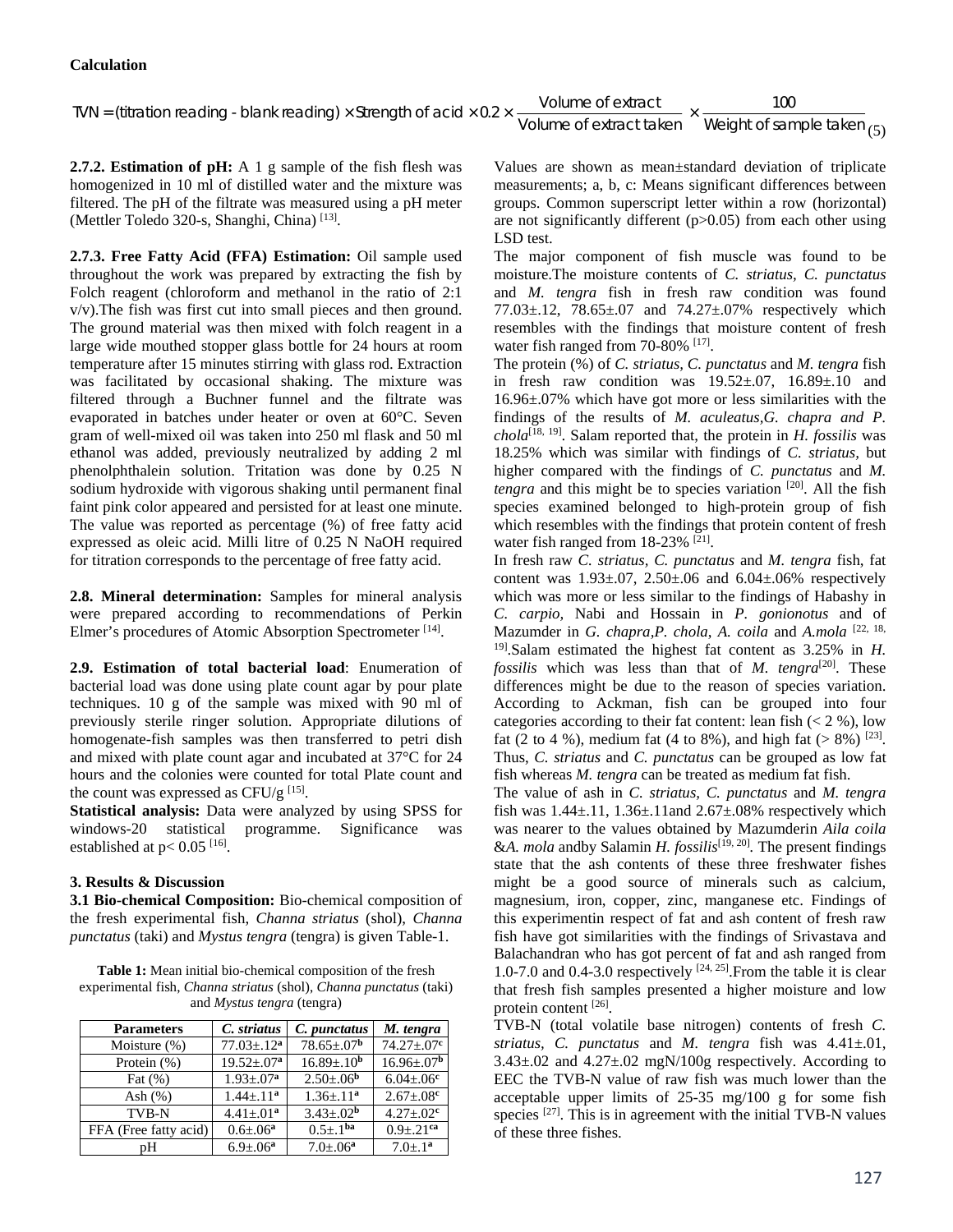FFA (%) (Free fatty acid) value of fresh *C. striatus, C. punctatus* and *M. tengra* fish was 0.6±.06%, 0.5±.1% and 0.9±.21% respectively. The acceptable limit of FFA in fresh fish is about  $0.5{\text -}1.5\%$  <sup>[28]</sup>. The FFA (%) value in this experiment with three fish species showed the values within the range of acceptable limit.

pH value of fresh *C. striatus, C. punctatus* and *M. tengra* fish was 6.9±.06, 7.0±.06 and 7.0±.1 respectively. The pH in fresh condition fresh-water fish flesh is almost neutral  $[10]$ . This is in agreement with the initial pH values of these three fishes.

From the table it is clear that Moisture, fat and TVB-N content of *C. striatus, C. punctatus* and *M. tengra* fish are significantly different (p<0.000). But, in case of protein, no significant difference was shown between *C. punctatus* and *M. tengra* fish. No significant different between *C. striatus* and *C. punctatus* in case of ash content whereas in case of FFA value, *C. striatus* is insignificant with both *C. punctatus* and *M. tengra* but between *C. punctatus* and *M. tengra* they are significantly different. No significant different were present in *C. striatus, C. punctatus* and *M. tengra* in case of pH.

**3.2 Mineral composition:** Important mineral (mg/100g of Fish) composition of macro and micro elements in three experimental fish in fresh condition is reported in Table-2.

**Table 2:** Important mineral (mg/100g of Fish) composition of macro and micro elements in experimental fresh fish, *Channa striatus*, *Channa punctatus* and *Mystus tengra*

| <b>Experiment</b> | <b>Macroelements</b> |        | <b>Micro/Trace elements</b> |      |       |      |
|-------------------|----------------------|--------|-----------------------------|------|-------|------|
| al Fishes         | Ca                   | Mg     | Fe                          | Cu   | Zn    | Mn   |
| C. striatus       | 11.2                 | 10.125 | 1.475                       | 0.7  | 0.25  | 0.1  |
| C. punctatus      | 16.35                | 9.425  | 1.275                       | 0.65 | 0.425 | 0.05 |
| M. tengra         | 22.025               | 11.4   | 2.25                        | 0.55 |       |      |

The macro elements Ca, Mg were abundant in all the fishes examined while micro elements Cu, Fe, Zn, Mn were present in trace amounts. Their abundant presence may be due to the facts that the body needs these macro elements in more amounts than the micro elements in the structure and function of the body and that the concentrations in the water body is very low.

Fresh *Channa striatus*, *Channa punctatus* and *Mystus tengra* fish had calcium (Ca) and magnesium (Mg) content of 11.2, 16.35 & 22.025mg/100g and 10.125, 9.425, and 11.4 mg/100g respectively. Small fishes are mostly eaten with bones, so the amount of available calcium is high in *Mystus tengra*fish than in other two fishes. Ca is essential in human body for the formation of bones, teeth, muscle tone and nervous impulse [29, 30]. It has been reported that, fractional Ca absorption in human body is 24% <sup>[31]</sup>.Comparatively higher concentration of Mg was observed in *Mystus tengra* fish than other fish, which could be linked to the Mg deposit in the fish bone. In that case, *Mystus tengra*fish as a whole one may be considered as one of the good source of Ca and Mg in the diet.Normal extra cellular calcium concentrations are necessary for blood coagulation and for the integrity, intracellular cement substances [32].

The trace element contents in the fishes examined recorded very low in trace amounts. Fe content among the trace elements was dominant in these three fishes. Fe content was highest (2.25 mg/100g) in *Mystus tengra*and lowest (1.275 mg/100g) in *Channa punctatus.* (Fe) Iron has the longest and best history among all the micronutrients. It is key elements in

the metabolism of almost all living organisms.Iron is necessary component for the formation of hemoglobin, which is required to form red blood cells [33].Fresh *Channa striatus*, *Channa punctatus* and *Mystus tengra* fish had Zn content of 0.25, 0.425 & 1.275; Cu content of 0.7, 0.65 & 0.55; Mn content of 0.1, 0.05  $\&$  0.125 mg/100g respectively. The presence of zinc in the fishes could mean that the fishes can play valuable roles in the management of diabetes, which result from insulin malfunction [32].

From this study mineral elements detected were in the order Ca>Mg>Fe>Cu>Zn>Mn for *C. striatus* and *C. punctatus*  whereas Ca>Mg>Fe>Zn>Cu>Mn for *M. tengra*.Similar order of magnitude of the trace elements was reported in fillets of several species of fresh water fishes [34]. Fawole reported decreasing order of Zn>Fe>Ni>Cu>As in the studies of some fresh water species [35]. Gopakumar reported the values of major elements of Indian fishes in the above same order in most fishes [36].

The mineral contents of each species is a function of the availability of these elements in their local environment, diet absorptive capability and as well as their preferential accumulation. It is therefore become important to equally consider the minerals status of fish and the persistence food safety of the fish prior to consumption in addition to the prevailing choice of taste, size, type and external morphology of fish.

**3.3 Bacteriological study:** The total bacterial count (SPC) was found to be  $2\times10^5$ ,  $1.1\times10^5$  and  $5\times10^5$  CFU/g in *C*. *striatus, C. punctatus* and *M. tengra* fish which is presented in Table- 3.

**Table 3:** Total Bacterial count (CFU/g) in experimental fresh fish, *Channa striatus*, *Channa punctatus* and *Mystus tengra*

| Channa          | Channa            | <b>Mystus</b> |  |  |
|-----------------|-------------------|---------------|--|--|
| striatus(CFU/g) | punctatus(CFU/g)  | tengra(CFU/g) |  |  |
| $2\times10^5$   | $1.1\times10^{5}$ | $5\times10^5$ |  |  |

Although it is widely accepted that the initial microbial load of freshwater fish varies depending on water conditions and temperature, most of the available literature on different freshwater and marine water species (Tilapia, Striped bass, Rainbow trout, Silver perch and Sea bream) reports bacterial counts of 2 to 7 Log CFU/g  $[37]$ . The acceptable limit for bacterial count is  $5\times10^5/g$  for fresh fish <sup>[38]</sup>. The bacterial count in this experiment with three fish species showed the values within the range of acceptable limit.

## **4. Conclusions**

Fish is a highly proteinous food consumed by the populace. A larger percentage of consumers eat fish because of its availability, flavors, palatability while fewer percentage do so because of it's nutritional value. This present work has elucidated more on the importance of freshwater fishes as good sources of protein and minerals. It has also broadened our knowledge on the nutritional value of some freshwater fish speciesand in this point of view, it can be suggested that taste, size, freshness and other related external appearances should not be the only factors to be considered in making choice for marketing and consumption of fishes.However, it was discovered that, some microbes present but their count was in low range. Also Regarding the suitable amount of lipids and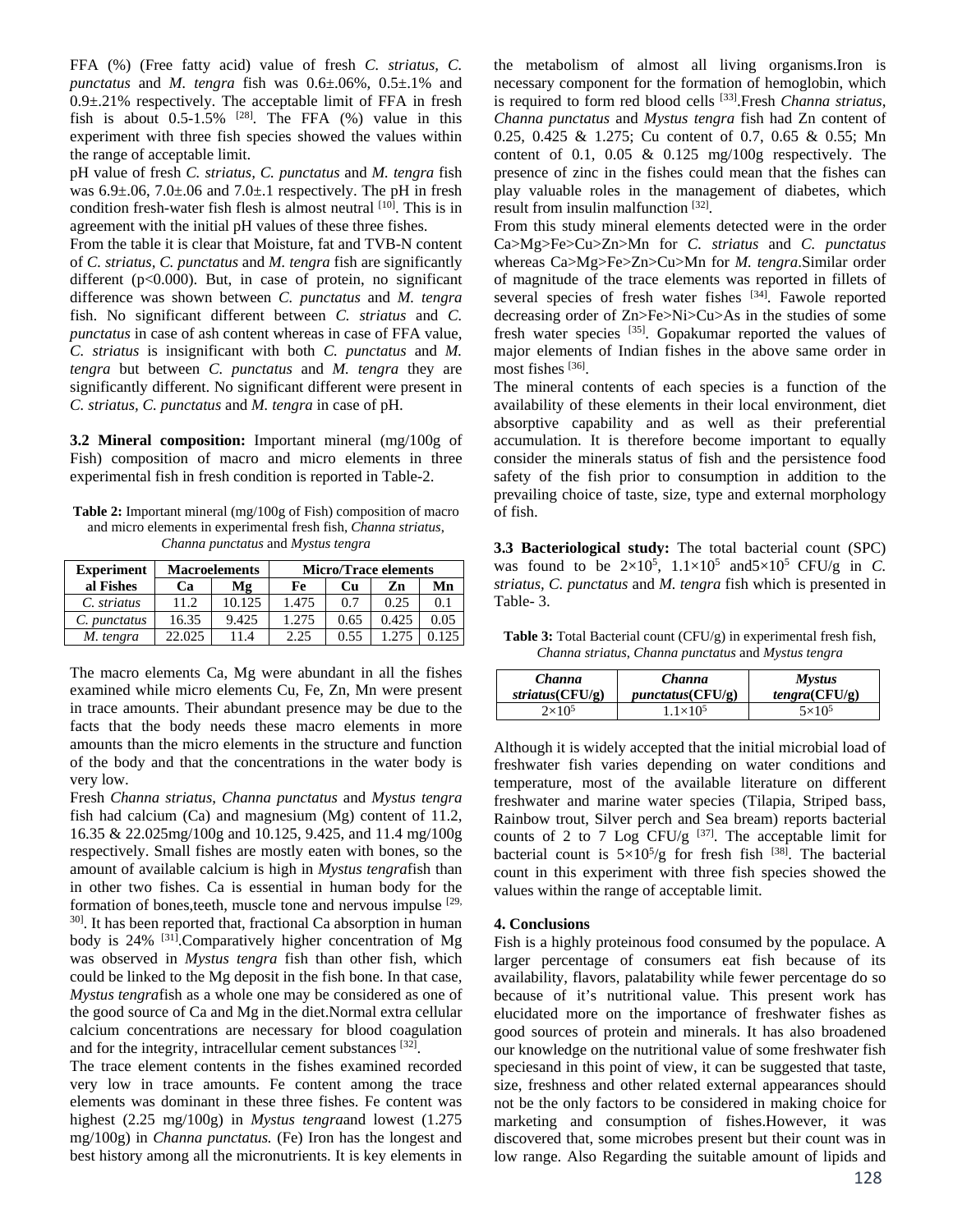nutrient contents, it appears that *C. striatus*, *C.punctatus* and *M. tengra* of river Meghna could be used as human diet.

#### **5. Acknowledgments**

The author acknowledges the scientists and technicians of BCSIR and CARS Dhaka, Bangladesh for their technical supports and continuous assistance to carry out the present study.

## **6. References**

- 1. Nelson JS. Fishes of the world.  $4<sup>th</sup>$  Ed., John Wiley and Sons, New York, ISBN: 0471250317, 262-263, 2006.
- 2. Abdullahi SA, Abolude DS, Ega RA. Nutrient quality of four oven-dried fresh water catfish species in northern Nigeria, JTropical Biosciences. 2001; 1(1):70-76.
- 3. Minkin SE, Rahman MM, Halder S. Fish biodiversity, human nutrition and environmental restoration in Bangladesh. In: Openwater Fisheries of Bangladesh (eds. Tsai C and Ali MY),the University Press Limited. Dhaka, Bangladesh, 1997, 75-88.
- 4. Hels O, Hassan N, Tetens H, Thilsted SH. Food consumption energy and nutrient intake and nutritional status in rural Bangladesh: Changes from 1981-82 to 1995-96. Eur, j Clon-Nutr. 2002; 57:586-594.
- 5. DOF (Dept. of Fisheries). Fisheries statistics Year Book of Bangladesh, Fisheries Resources Survey System. Dept. of Fishery, Ministry of Fisheries and Livestock, Matshya Bhaban, Dhaka, 2012; 41.
- 6. Silva JJ, Chamul RS. Composition of marine and fresh water Finfish and Shellfish species and their products. In: Martin, R.E., E.P. Carter, E.J. Flick and L.M. Davis (Eds.), Marine and fresh water products handbook, Lancaster, Pennsylvania, U.S.A: Technomic Publishing Company, 2000, 31-46.
- 7. AOAC. (Association of Official Analytical Chemist). Official methods of Analysis (15th ed). Inc., Suite, 400, Arlington, Virginia 1990;2:685-1298.
- 8. Pearson D. Pearson's composition and analysis of foods. University of Reading, 1999.
- 9. Stansby ME, Harrison RW, Dassow J, Sater M. Indistrial and Engenering Chemical Analyst. Edn 1944; 16(9):593.
- 10. Huss HH. Fresh Fish-quality and quality changes, FAO Fish Series Fao Daninaq, Rome. Italy 1988; 29:132.
- 11. Vynke W, Marlevede E. Arch. Beges. Med. Ttavais. Med. Legale 1963; 21(3):147-160.
- 12. Conway EJ, Byrne A. Micro-diffusion analysis of TVN. Biochem. J. 1993; 27:419-429.
- 13. Vynke W. pH of fish muscle comparison of methods, Western European Fish Technologists' Association (WEFTA), Copenhagen, Denmark, 1981.
- 14. Perkin-Elmer. Analytical Methods for Atomic Absorption Spectroscopy. The Perkin-Elmer Inc. U.S.A. 1996.
- 15. FDA BAM. Bacteriological analytical manual, Aerobic plate count Chapter 3, January 2001 edition. 2001.
- 16. Sokal RR, Rohlf FJ. Introduction to biostatistics. New York: W.H. Freeman and Company, 1987,363.
- 17. Clucas IJ, Ward AR. Post- harvest Fisheries Development: A guide to Handling, Preservation, Processing and Quality. Chatham Maritime. Kent ME4 4TB, United Kingdom. National Research Institution, 1996, 8-142.
- 18. Nabi RM, Hossain MA. Seasonal variation in the chemical composition and caloric content of Macrognathus aculeatus (Bloch) from the Chalan Beel water. J. Asiatic Soc. Bangladesh (Sc), 1989; 16(1):61-66.
- 19. Mazumder MSA, MM Rahman, ATA Ahmed, M Begum, MA. Hossain. Proximate composition of some small indigenous fish species (SIS) in Bangladesh, Int. J Sustain. Crop Prod. 2008; 3(4):18-23.
- 20. Salam MA. Seasonal changes in the biochemical composition of body muscles of a freshwater catfish, Heteropneustes fossilis. Bang, J Life Sci. 2002; 14(1&2):47-54.
- 21. Adewumi AA, Adewole HA, Olaleye VF. Proximate and elemental composition of the fillets of some fish species in Osinmo Reservoir, Nigeria, Agric. Biol. J N. Am. 2014; 5(3):109-117.
- 22. Habashi AP. Seasonal variation of moisture, protein, fat, and ash in the mirror carp (Cyprinus carpio). A.R.E. Zool. Listy 1972; 22:85-89.
- 23. Ackman RG. Nutritional composition of fats in seafoods. Prog. Food Nutr. Sci 1989; 13:161-241.
- 24. Srivastava CBL. A text book of fishery science and Indian fisheries. 1st ed. Kitab Mahal. India, 1985, 48-150.
- 25. Balachandran KK. Post harvest technology of fish and fish products. Daya Publishing house.1123/74, Delhi, 2001; 109-121.
- 26. Eyo AA. Traditional and improved fish handling, preservation and processing techniques. Paper presented at national workshop on fish processing storage, marketing and utilization, 1993.
- 27. EEC. Total volatile basic nitrogen (TVB-N) limits values for certain categories of fishery products and specifying the analysis methods to be used. Commission Decision 95/149/EEC of 8 March 1995, Official Journal of European Communities 1995; L97:84-87.
- 28. Virta S. Bachelor's Thesis, Isolation and Identification of Rainbow Trout spoiling Microbiota. Biotechnology and Food Technology, Turku University of Applied Science.(Unpublished), 2009, 8
- 29. Mollah AH, Hasan F, Azad TMA, Salam SMA, Alarn MT. Biochemical and nutritional status of Eutropichtys vacha (Ham-Buchanan),J Bio. Sci. 2000; 8:23-26.
- 30. Turan M Kordali, S Zengin H Dursun A, Sezen Y. Macro and micro-mineral content of somewild edible leaves consumed in Eastern Anatolia. Acta Agric. Scand. Sect. B, Plant Soil Sci 2003; 53:129-137.
- 31. Larsen T, Thilsted SH, Kongsbak K, Hansen M. Whole small fish as a rich calcium source, Br. J Nutr. 2000; 83:191-196.
- 32. Okaka JC, Okaka ANO.Food composition, spoilage and shelf life extension. Ocjarco Academic Publishers, Enugu, Nig, 2001, 54-56.
- 33. Onwordi CT, Ogungbade AM, Wusu AD. The proximate and mineral composition of three leafy vegetables commonly consumed in Lagos, Nigeria. Afr. J Pure Appl. Chem. 2009; 3:102-107.
- 34. Kinsella JE, Shimp JL Mai, J Weihrawrch J Sterol, Phoshpholipid. Mineral Content and Proximate Composition of fillets of select fresh water fish species. J. of Food Biochemistry. 1997; 1:131-140.
- 35. Fawole OO, Ogundiran MA, Ayandiran TA, Olagunju OF. Proximate and mineral composition in some selected